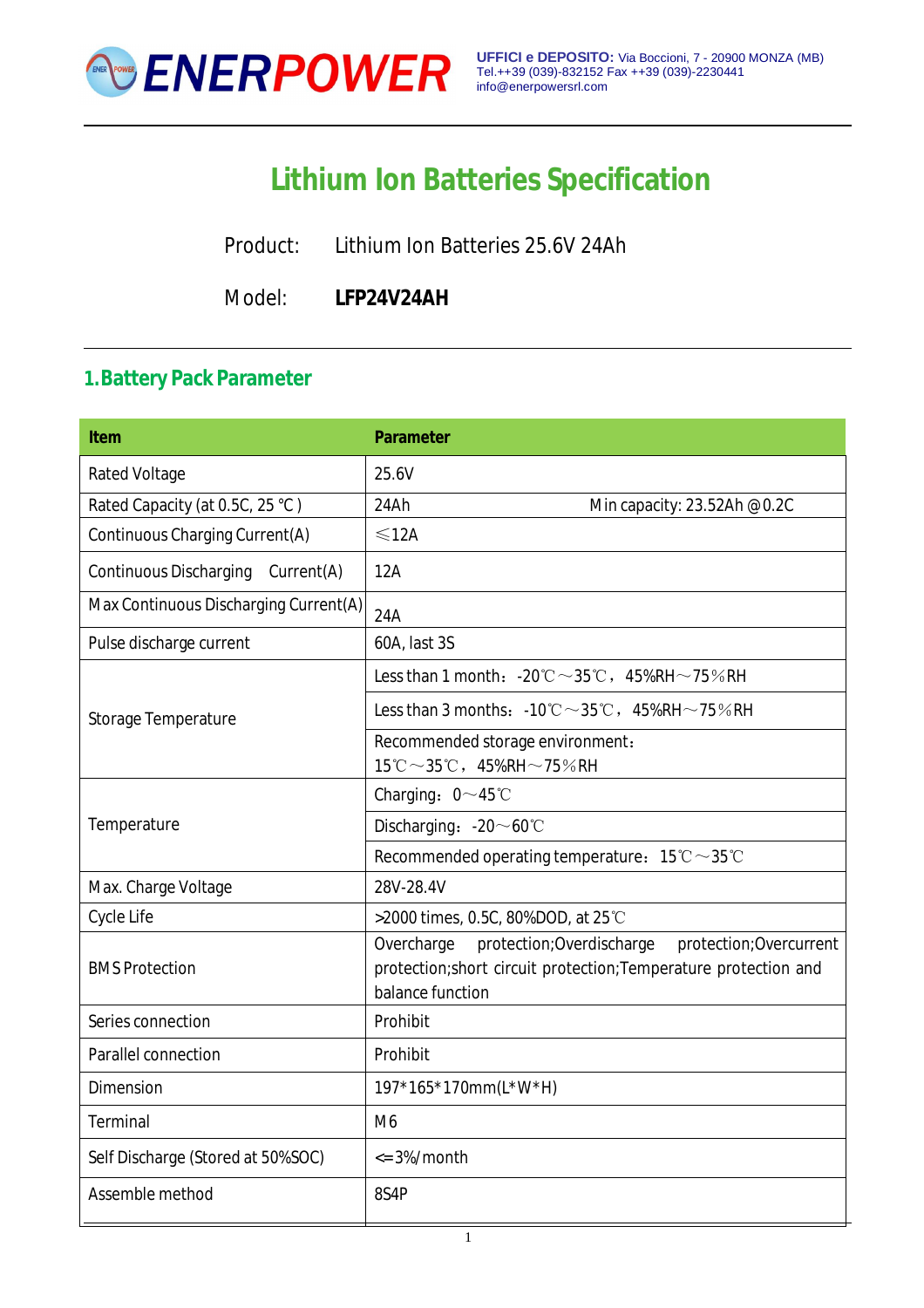

**UFFICI e DEPOSITO:** Via Boccioni, 7 - 20900 MONZA (MB) Tel.++39 (039)-832152 Fax ++39 (039)-2230441 [info@enerpowersrl.com](mailto:info@enerpowersrl.com)

| Weight(kg) | About 6.14kg                                                                                                                                                                                                                                                                                                                                                                                                                                                                                                     |
|------------|------------------------------------------------------------------------------------------------------------------------------------------------------------------------------------------------------------------------------------------------------------------------------------------------------------------------------------------------------------------------------------------------------------------------------------------------------------------------------------------------------------------|
| Appearance | $\equiv$ $\equiv$<br>$\begin{array}{l} \mbox{Linear form} \quad \mbox{for} \quad \mbox{for} \quad \mbox{for} \quad \mbox{for} \quad \mbox{for} \quad \mbox{for} \quad \mbox{for} \quad \mbox{for} \quad \mbox{for} \quad \mbox{for} \quad \mbox{for} \quad \mbox{for} \quad \mbox{for} \quad \mbox{for} \quad \mbox{for} \quad \mbox{for} \quad \mbox{for} \quad \mbox{for} \quad \mbox{for} \quad \mbox{for} \quad \mbox{for} \quad \mbox{for} \quad \mbox{for} \quad \mbox{for} \quad \mbox{for} \quad \mbox{$ |

# **2.Single cell dimensions**



#### **3.BMS Parameter**

| <b>Item</b>                   | <b>Content</b>                       | <b>Criteria</b>   |
|-------------------------------|--------------------------------------|-------------------|
| Charge and discharge port     |                                      | Shared            |
| <b>Normal current</b>         | <b>Charge current</b>                | ≤12A              |
|                               | Discharge current                    | ≤24A              |
| <b>Over charge Protection</b> | Over charge protection voltage       | $3.8 \pm 0.05V$   |
|                               | Over charge protection delay time    | $\leq 1s$         |
|                               | Over charge release voltage          | $3.55 \pm 0.05V$  |
| Over discharge protection     | Over discharge protection voltage    | $2.2V_{\pm}0.05V$ |
|                               | Over discharge protection delay time | $\leq 1s$         |
|                               | Over discharge release voltage       | $2.8V_{\pm}0.05V$ |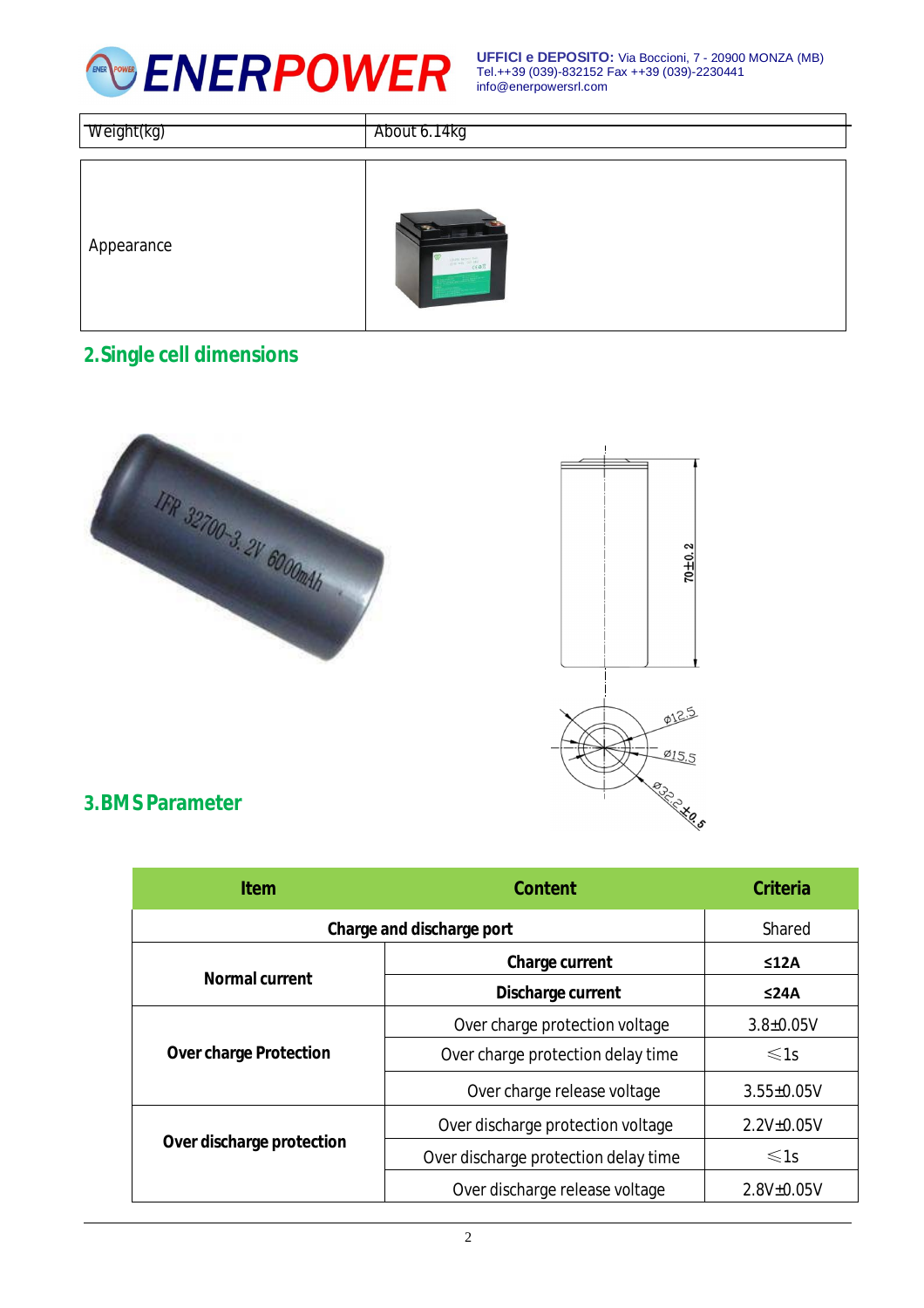

**UFFICI e DEPOSITO:** Via Boccioni, 7 - 20900 MONZA (MB) Tel.++39 (039)-832152 Fax ++39 (039)-2230441 [info@enerpowersrl.com](mailto:info@enerpowersrl.com)

| <b>Discharge Over current</b><br>protection | Discharge over current protection current                       | $85 + 2\%$ A |
|---------------------------------------------|-----------------------------------------------------------------|--------------|
|                                             | Discharge over current protection delay time                    | $\leq 1s$    |
|                                             | discharge over current release condition                        | Cut load     |
| <b>Short circuit protection</b>             | yes, pls don't short-circuit the electrodes                     |              |
| Short circuit release                       | Remove short circuit                                            |              |
| <b>Temperature protection</b>               | Charge and discharge high temperature<br>protection temperature | 60°C         |
|                                             |                                                                 |              |
| Cell balance voltage                        | 3.5V                                                            |              |
| <b>Balance current</b>                      | $30 + 5mA$                                                      |              |
| <b>Balanced opening condition</b>           | Charge, cell balance open voltage<br>difference 50mV            |              |

### **4. Certifications:**



#### **5. Features**

 $\blacksquare$  Higher qualified cylindrical cell:

UL1642, IEC62133, CB listed with Cycle life more than 3000 times and excellent consistency. Cell and pack are produced by ourselves. We can control quality from cell to pack.

Stronger BMS:

Can protect battery from overcharge, overdischarge, overcurrent, high temperature, short-circuit and have balance passive function.

100% Cycle test:

All battery packs are 100% cycle tested (Fully Discharged→Fully Charged→Fully Discharged→ 50% Charged) before package.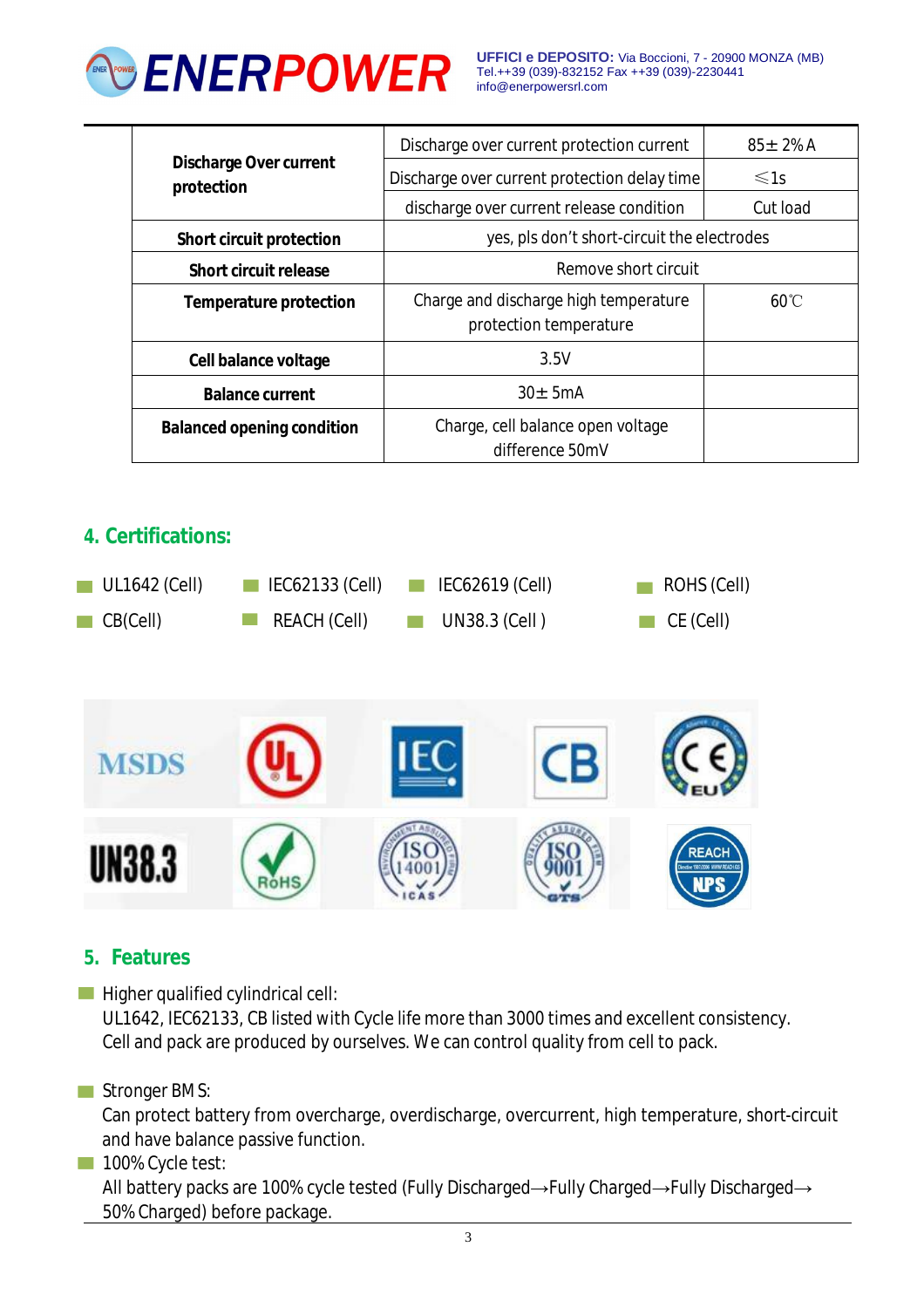

**Unique tracking number:** 

All battery packs print an unique number in the case side for quality tracking.

### **6. Package:**

20'GP Container=10 Pallets=600 Cartons=1200 pcs; 40'GP Container=20 Pallets=1200 Cartons=2400 pcs;

Gross Weight: about 12.8Kg/carton 2 pcs/carton Carton size(LxWxH): 365\*220\*200mm Or 20'GP Container put 3520 pcs 25.6V 24Ah, no pallets.

# **7. Storage and Transportation**

- 1.Based on the character of cell, proper environment for transportation of LiFePO4 battery pack need to be created to protect the battery.
- 2.During transportation, 50% SOC must be kept to ensure that short circuit, appearance of liquid in the battery or immersion of battery in liquid never occur.
- 3. Battery should be kept at -20℃  $\sim$  45℃ in warehouse where it's dry, clean and well-ventilated.
- 4.During loading of battery, attention must be paid against dropping, turning over and serious stacking.

## **8. Warning and tips**

In order to prevent the battery leaking, getting hot and exploding, please pay attention to preventing measure as following:

## **Warning!**

- Never throw the battery into water, keep it under dry, shady and cool circumstance when notuse
- Never upside down the positive and negative.
- Never connect the positive and negative of battery with metal.
- Never ship or store the battery together with metal
- Never knock, throw or trample the battery.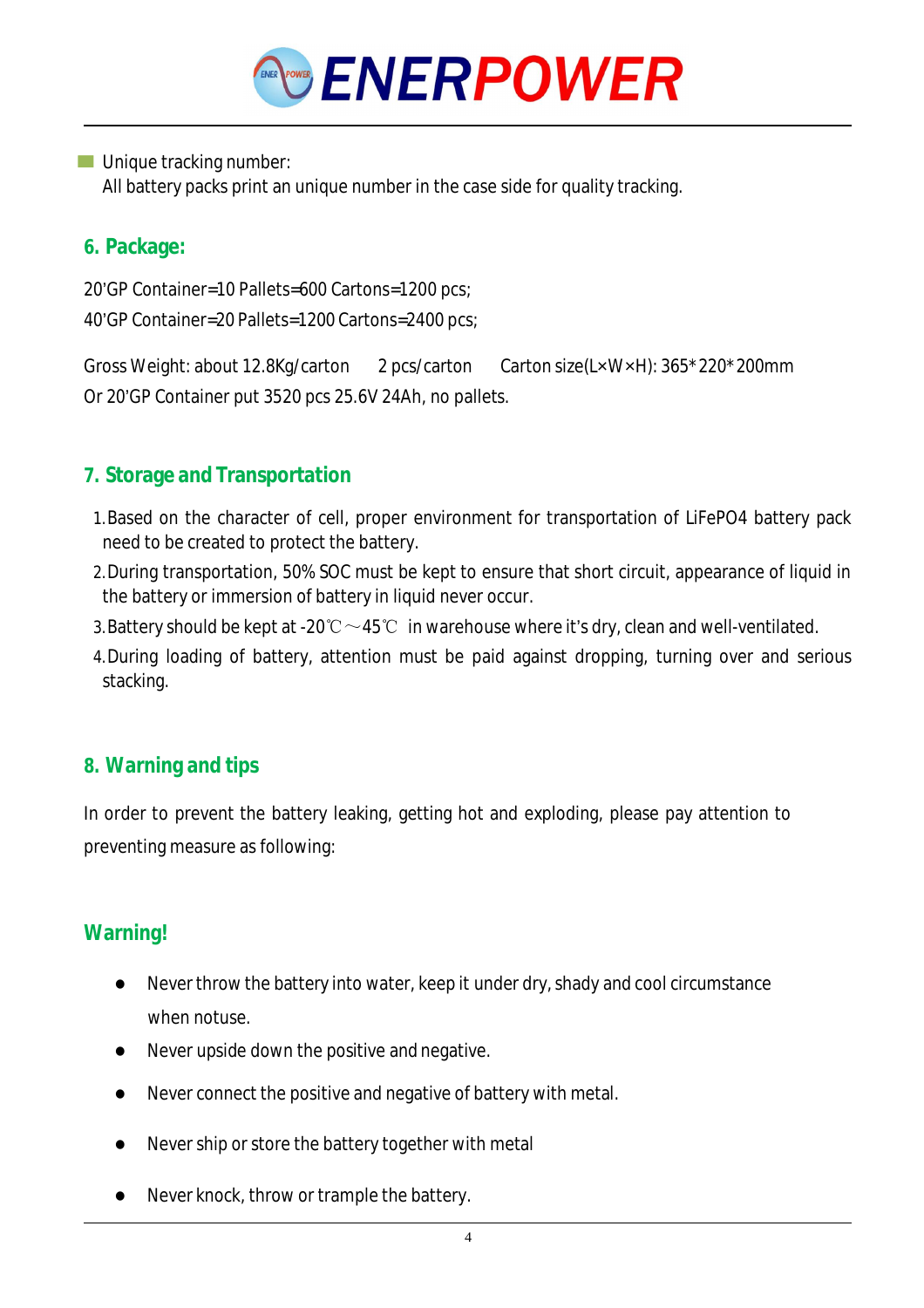

Never cut through the battery with nail or other edge tool.

# **Tips!**

- Never use or keep the battery under the high temperature. Otherwise it will cause battery heat, getinto fire or lose some function and reduce the life. The proposed temperature for long-term storage is 10-45℃.
- Never throw the battery into fire or heating machine to avoid fire, explosion and environment pollution; Scrap battery should be handled by the recycle station.
- Never use the battery under strong static and strong magnetic field, otherwise it will destroy the protecting device.
- If battery leaked, the electrolyte get into eyes, please don't knead, please wash eyes by water and send to hospital. Otherwise it will hurt eyes.
- If battery emit peculiar smell, heating, distortion or appear any unconventionality during using, storage or charging process, please take it out from device or charge and stop using.
- Never cut the battery in socket directly; please use the stated charger when charging.
- Check the voltage of battery and relevant connectors before using the battery. It can't be used until everything turns out to be normal.
- Prior to charging, fully check the insulativity, physical condition and ageing status, since breakage and ageing are never allowed; the pack voltage must not be less than the cutoff voltage, if not, it's abnormal and that battery needs to be labeled. The user should contact our Customer Service Dept and it can't be charged until repaired by ourstaff.
- **The battery should be stored in 50% SOC. If the battery is stored for a long time, the battery should be conducted a cycle of charge and discharge every 3 months, then charge to 50% SOC.**
- Clean the dirty electrode, please use a clean dry cloth, otherwise poor contact or